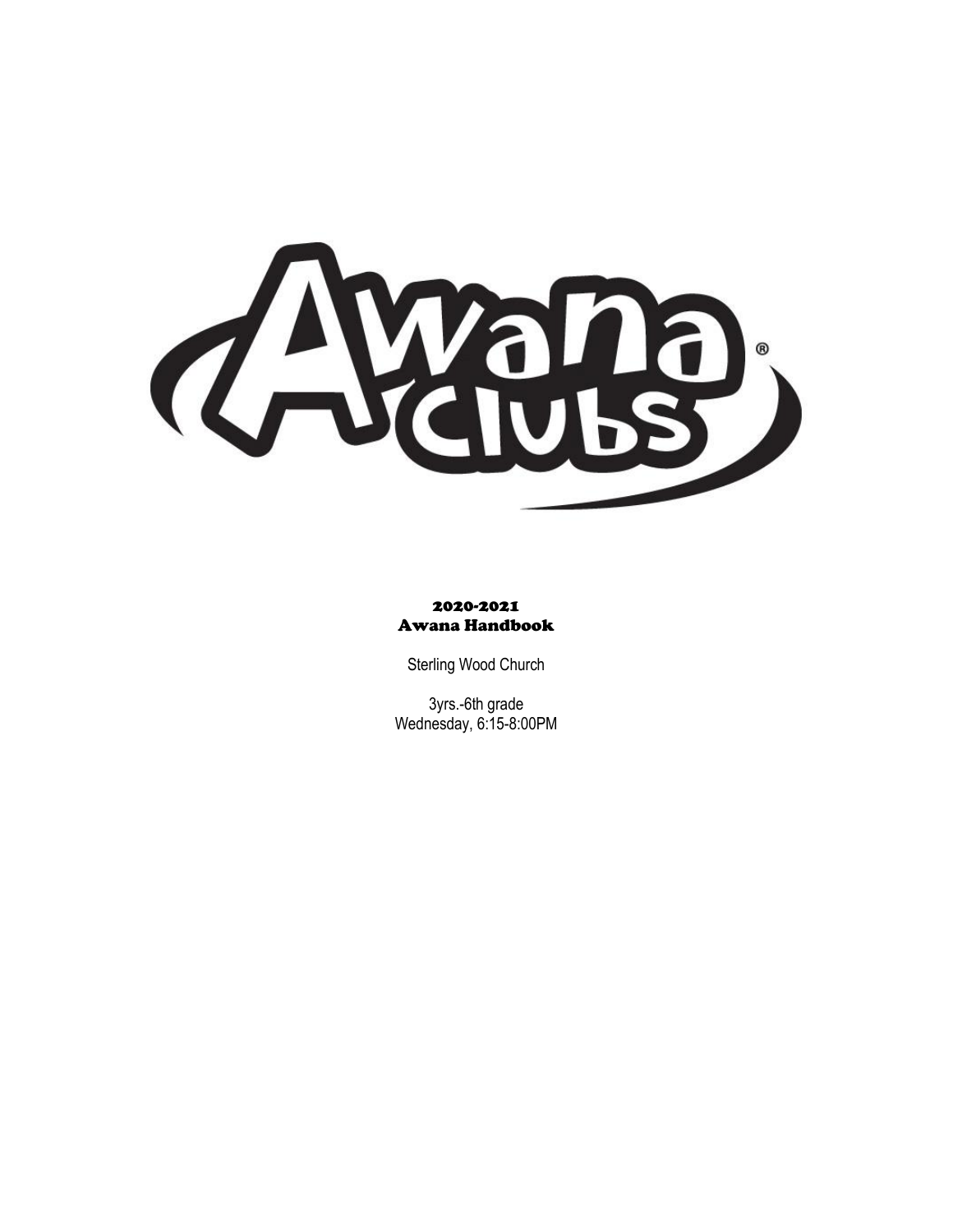# Club Information

- Cubbies: 3-5 year old by 9/15/2021 (Must be potty trained)
- Sparks: Kindergarten-2<sup>nd</sup> (for the 2021-2022 school year)
- T&T Adventures:  $3<sup>rd</sup>$ -6<sup>th</sup> grade (for the 2021-2022 school year)

## General Information

- Every child needs to complete a registration form to be an Awana clubber.
- Each child should fill out an order form for any book or uniform supplies. Although we do keep some items on hand, it could take 7-10 business days for your items to be delivered if we do not have them in stock. Books/uniforms/bag will be given to the clubber's director. After the child has completed their entrance booklets, the director will present the clubber with their items.
- Dues should be paid by each clubber each year. Dues are used to pay for activities, events, and the end of year celebration. Dues are \$16 per year. You can also pay dues at the beginning of each semester (\$8 per semester) or weekly (\$.50 per week). Dues will be prorated after week 8.
- Cubbies and Sparks should wear their uniform each night.  $3<sup>rd</sup>$ -6<sup>th</sup> grade clubbers are not required to wear a uniform. Please ensure your child wears proper shoes, suitable for playing games. Clubbers should also bring their books, Bible, and bag to each Awana meeting.
- Communication with parents is done through the REMIND system. To enroll for the remind system, please text @melaniegon to 81010. If you have a smart phone, open your web browser and go to the following link: https:www.remind.com/join/melaniegon. Emails are not typically used, so please make sure you sign up for REMIND.
- Please be aware that only those listed on the registration form will be allowed to see/pick up your child on Awana night, unless authorized by the legal guardian.
- Please let your child's leaders know of any allergies.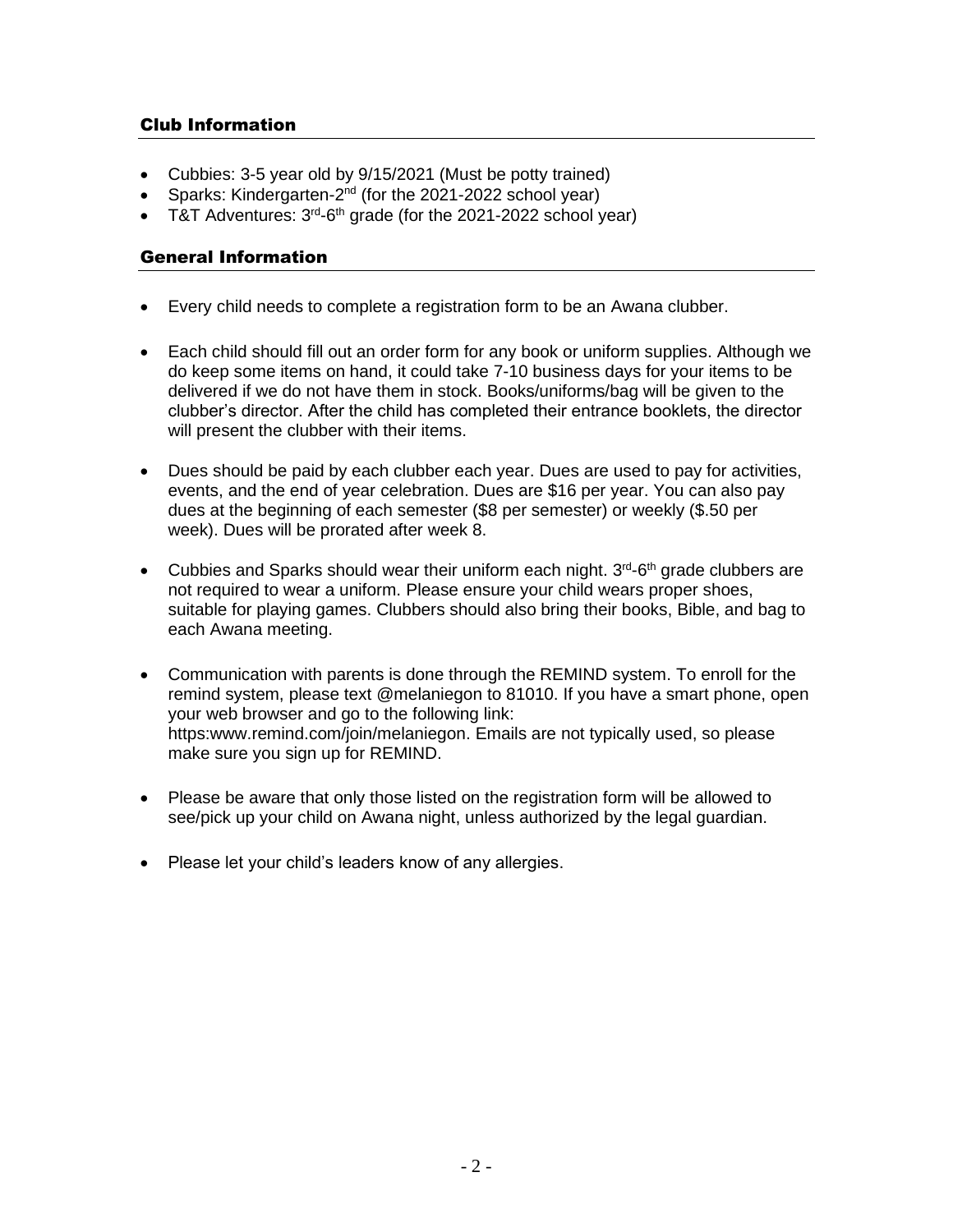# Awana Check-In/Check-Out Procedures

- Drop off begins at **6:00PM**, and opening ceremony will start at **6:15PM**.
- Children cannot be dropped off in the parking lot. Please walk your clubber into the Family Life Center and wait with them until a leader is present. All clubbers will need to sit in their club area. Please do not allow your clubber to run in the FLC during this time.
- Parents should meet in the Family Life Center at **8:00PM** to hear announcements and pick up their children.
- Children can only be released to parents/guardians. They can be released to siblings in special circumstances *and* if prior arrangements are made.
- *Please be on time to pick up your children as doors are locked at 8:30PM.*

### Handbook Sections

It is our goal that all clubbers complete their Awana handbooks by the end of the year and feel great about learning God's word. Our hope is that our children will not only memorize their verses, but be able to "hide them in their heart" and apply them to their lives.

- When reciting verses, clubbers are allowed to ask for 2 "helps." A help consists of 2-3 words that a leader can tell the child if he/she is having difficulty remembering a verse. If the child is still unable to recite the verse after 2 helps, they will be asked to practice more and try again later.
- T&T Leaders will be given a Truth Tracker Chart to help the clubbers keep track of the verses that need to be said each week. T&T clubbers who say 1 section per week will complete their book by the end of the year. For T&T, certain verses, if memorized completely, will earn the clubber a special prize. These verses are not eligible for "helps."
- Cubbies and Sparks learn their verses at a different pace. Leaders will give parents their verse goals during the first week.
- Only Awana leaders may sign off on sections said by clubbers.
- Leaders are responsible for giving out jewels and patches to the clubbers.
- When entering Sparks and Cubbies, each clubber is required to complete an entrance booklet before beginning his/her club level book.
- In Sparks, if your child doesn't finish his/her book by the end of the Awana year, he/she will start the next year in the same book until it is completed. The only exceptions are Sparkies moving up to the next club. In these cases, these